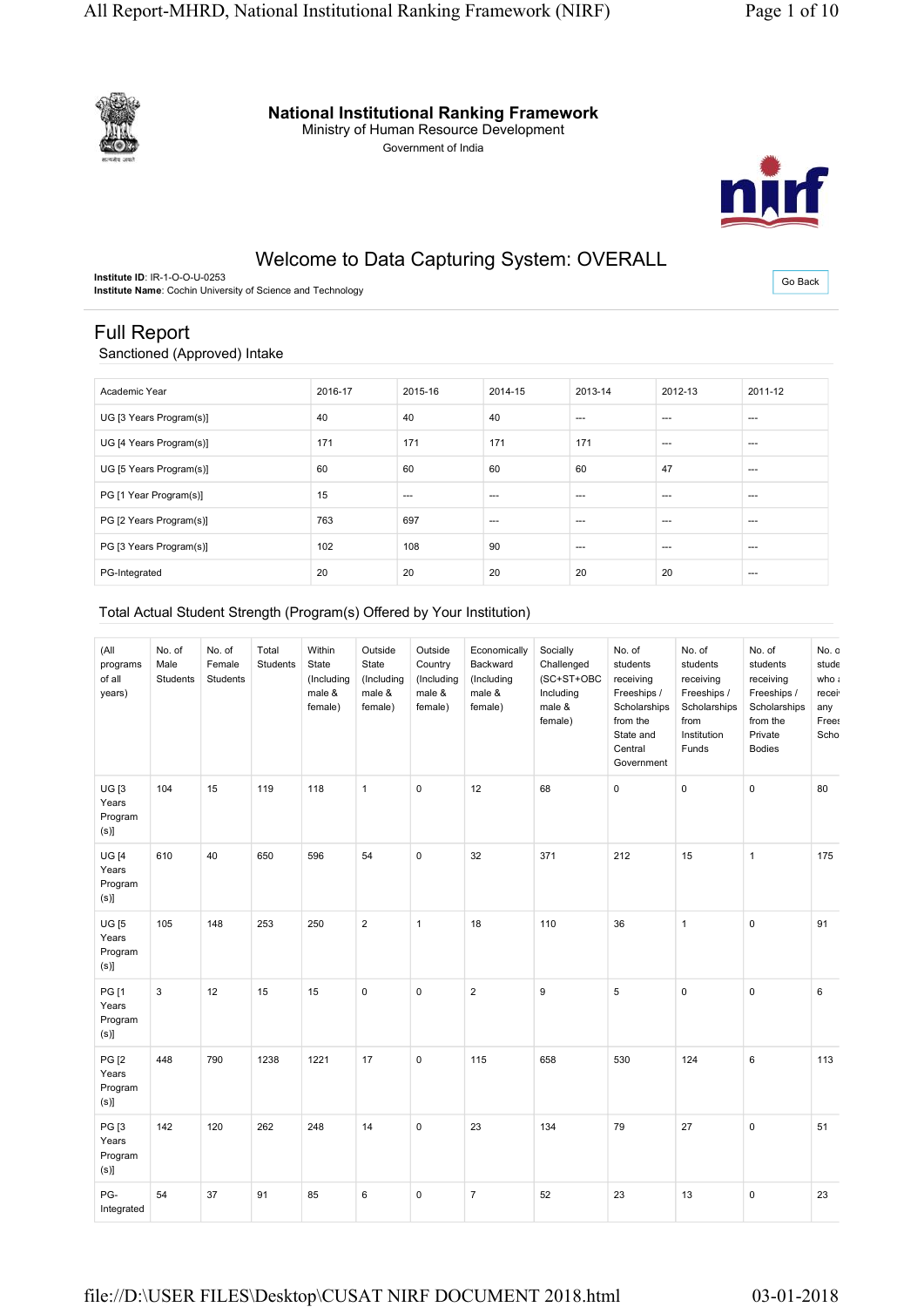## Placement & Higher Studies

|                  | UG [3 Years Program(s)]: Placement & higher studies for previous 3 years |                                                          |                      |                                                            |     |                                                             |                                                                |                                                     |                  |                              |            |                                                                      |                |                                                                |
|------------------|--------------------------------------------------------------------------|----------------------------------------------------------|----------------------|------------------------------------------------------------|-----|-------------------------------------------------------------|----------------------------------------------------------------|-----------------------------------------------------|------------------|------------------------------|------------|----------------------------------------------------------------------|----------------|----------------------------------------------------------------|
| Academic<br>Year | No. of first<br>year<br>students<br>intake in the<br>year                | No. of first<br>year students<br>admitted in<br>the year | Academic<br>Year     | No. of<br>students<br>admitted<br>through<br>Lateral entry |     | Academic<br>Year                                            | No. of students<br>graduating in<br>minimum<br>stipulated time |                                                     | No. of<br>placed | students                     | Rs.)       | Median salary of placed<br>graduates (Amount in                      |                | No. of<br>students<br>selected for<br>Higher<br><b>Studies</b> |
| $(2012-13)$      | 45                                                                       | 45                                                       | $(2013-14)$          | 0                                                          |     | $(2014-15)$                                                 | 35                                                             |                                                     | 0                |                              |            | $0$ (Zero)                                                           |                | 0                                                              |
| $(2013-14)$      | 48                                                                       | 48                                                       | $(2014-15)$          | 0                                                          |     | $(2015-16)$                                                 | 38                                                             |                                                     | 0                |                              |            | $0$ (Zero)                                                           |                | 0                                                              |
| $(2014-15)$      | 40                                                                       | 40                                                       | $(2015-16)$          | 0                                                          |     | $(2016-17)$                                                 | 31                                                             |                                                     | 0                |                              |            | 0 (Zero)                                                             |                | 0                                                              |
|                  | UG [4 Years Program(s)]: Placement & higher studies for previous 3 years |                                                          |                      |                                                            |     |                                                             |                                                                |                                                     |                  |                              |            |                                                                      |                |                                                                |
| Academic<br>Year | No. of first<br>year students<br>intake in the<br>year                   | No. of first<br>year students<br>admitted in the<br>year | Academic<br>Year     | No. of students<br>admitted<br>through Lateral<br>entry    |     | Academic<br>Year                                            | minimum                                                        | No. of students<br>graduating in<br>stipulated time |                  | No. of<br>students<br>placed |            | Median salary of<br>placed graduates<br>(Amount in Rs.)              |                | No. of<br>students<br>selected for<br>Higher<br><b>Studies</b> |
| $(2011-12)$      | 118                                                                      | 117                                                      | $(2012-13)$          | 5                                                          |     | $(2014-15)$                                                 | 95                                                             |                                                     |                  | 36                           |            | 420000 (Four<br>lakhs twenty<br>thousand)                            |                | 12                                                             |
| $(2012-13)$      | 131                                                                      | 118                                                      | $(2013-14)$          | 5                                                          |     | $(2015-16)$                                                 | 91                                                             |                                                     |                  | 37                           |            | 450000 (Four<br>lakhs fifty<br>thousand only)                        |                | 8                                                              |
| $(2013-14)$      | 171                                                                      | 150                                                      | $(2014-15)$          | 5                                                          |     | $(2016-17)$                                                 | 96                                                             |                                                     |                  | 34                           |            | 480000 (Four<br>lakh Eighty<br>Thousand)                             |                | 12                                                             |
|                  | UG [5 Years Program(s)]: Placement & higher studies for previous 3 years |                                                          |                      |                                                            |     |                                                             |                                                                |                                                     |                  |                              |            |                                                                      |                |                                                                |
| Academic<br>Year | No. of first<br>year students<br>intake in the<br>year                   | No. of first<br>year students<br>admitted in the<br>year | Academic<br>Year     | No. of<br>students<br>admitted<br>through<br>Lateral entry |     | Academic<br>Year                                            | minimum                                                        | No. of students<br>graduating in<br>stipulated time |                  | No. of<br>students<br>placed |            | Median salary of<br>placed graduates<br>per annum<br>(Amount in Rs.) |                | No. of<br>students<br>selected for<br>Higher<br><b>Studies</b> |
| $(2010-11)$      | 32                                                                       | 32                                                       | $(2011-12)$          | 0                                                          |     | $(2014-15)$                                                 | 26                                                             |                                                     |                  | 0                            |            | $0$ (Zero)                                                           |                | 3                                                              |
| $(2011-12)$      | 36                                                                       | 36                                                       | $(2012-13)$          | 0                                                          |     | $(2015-16)$                                                 | 32                                                             |                                                     |                  | 0                            |            | $0$ (Zero)                                                           |                | 4                                                              |
| $(2012-13)$      | 47                                                                       | 47                                                       | $(2013-14)$          | 0                                                          |     | $(2016-17)$                                                 | 37                                                             |                                                     |                  | 0                            | $0$ (Zero) |                                                                      |                | 10                                                             |
|                  | PG [1 year Program]: Placement & higher studies for previous 3 years     |                                                          |                      |                                                            |     |                                                             |                                                                |                                                     |                  |                              |            |                                                                      |                |                                                                |
| Academic<br>Year | No. of first year<br>students intake in<br>the year                      | No. of first year<br>the year                            | students admitted in | Academic<br>Year                                           |     | No. of students<br>graduating in minimum<br>stipulated time |                                                                | No. of<br>students<br>placed                        |                  |                              |            | Median salary of<br>placed graduates<br>(Amount in Rs.)              | <b>Studies</b> | No. of students<br>selected for Higher                         |
| $(2014-15)$      | 0                                                                        | 0                                                        |                      | $(2014-15)$                                                | 0   |                                                             |                                                                | 0                                                   |                  | $0$ (Zero)                   |            |                                                                      | $\pmb{0}$      |                                                                |
| $(2015-16)$      | 0                                                                        | 0                                                        |                      | $(2015-16)$                                                | 0   |                                                             |                                                                | 0                                                   |                  | $0$ (Zero)                   |            |                                                                      | $\pmb{0}$      |                                                                |
| $(2016-17)$      | 15                                                                       | 15                                                       |                      | $(2016-17)$                                                | 15  |                                                             |                                                                | 0                                                   |                  | $0$ (Zero)                   |            |                                                                      | $\mathbf{1}$   |                                                                |
|                  | PG [2 Years Program(s)]: Placement & higher studies for previous 3 years |                                                          |                      |                                                            |     |                                                             |                                                                |                                                     |                  |                              |            |                                                                      |                |                                                                |
| Academic<br>Year | No. of first year<br>students intake in<br>the year                      | No. of first year<br>the year                            | students admitted in | Academic<br>Year                                           |     | No. of students<br>graduating in minimum<br>stipulated time |                                                                | No. of<br>students<br>placed                        |                  |                              |            | Median salary of<br>placed graduates<br>(Amount in Rs.)              | <b>Studies</b> | No. of students<br>selected for Higher                         |
| $(2013-14)$      | 690                                                                      | 646                                                      |                      | $(2014-15)$                                                | 520 |                                                             |                                                                | 117                                                 |                  |                              | thousand)  | 250000 (two lakhs fifty                                              | 48             |                                                                |
| $(2014-15)$      | 705                                                                      | 623                                                      |                      | $(2015-16)$                                                | 522 |                                                             |                                                                | 116                                                 |                  |                              |            | 290000 (two lakhs<br>ninety thousand)                                | 52             |                                                                |
| $(2015-16)$      | 697                                                                      | 594                                                      |                      | $(2016-17)$                                                | 486 |                                                             |                                                                | 83                                                  |                  |                              | thousand)  | 450000 (four lakhs fifty                                             | 76             |                                                                |

PG [3 Years Program(s)]: Placement & higher studies for previous 3 years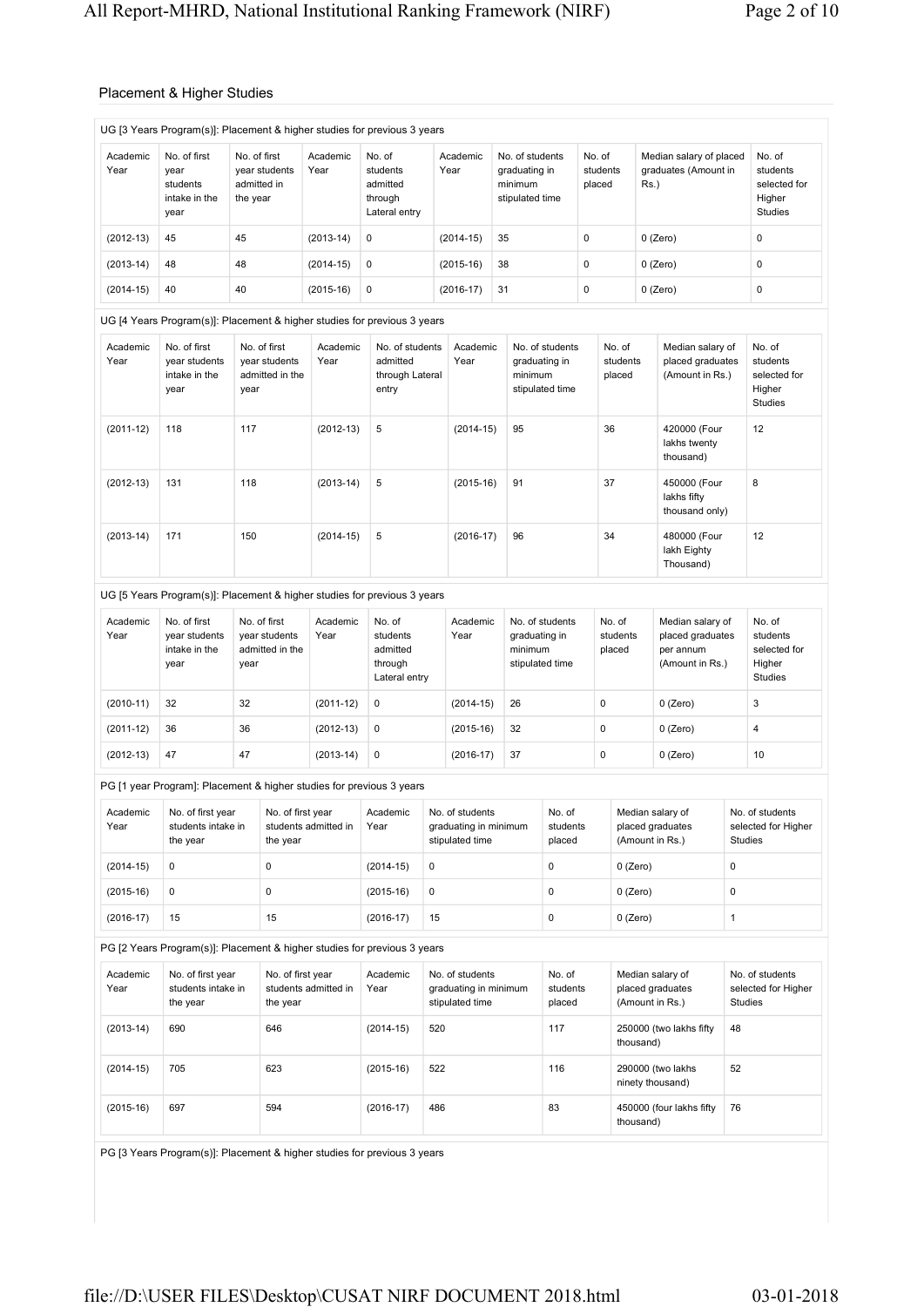| Academic<br>Year | No. of first<br>year students<br>intake in the<br>year | No. of first<br>year students<br>admitted in the<br>year | Academic<br>Year | No. of students<br>admitted<br>through Lateral<br>entry | Academic<br>Year | No. of students<br>graduating in<br>minimum<br>stipulated time | No. of<br>students<br>placed | Median salary of<br>placed graduates<br>(Amount in Rs.) | No. of<br>students<br>selected for<br>Higher<br><b>Studies</b> |
|------------------|--------------------------------------------------------|----------------------------------------------------------|------------------|---------------------------------------------------------|------------------|----------------------------------------------------------------|------------------------------|---------------------------------------------------------|----------------------------------------------------------------|
| $(2012-13)$      | 90                                                     | 80                                                       | $(2013-14)$      | 0                                                       | $(2014-15)$      | 47                                                             | 5                            | 320000 (three<br>lakhs twenty<br>thousand)              | 6                                                              |
| $(2013-14)$      | 105                                                    | 79                                                       | $(2014-15)$      | 0                                                       | $(2015-16)$      | 53                                                             | 17                           | 350000 (three<br>lakhs fifty<br>thousand)               | 5                                                              |
| $(2014-15)$      | 90                                                     | 82                                                       | $(2015-16)$      | 0                                                       | $(2016-17)$      | 44                                                             | 34                           | 400000 (four<br>lakhs)                                  | 6                                                              |

|                  | PG-Integrated [5 Years Program(s)]: Placement & higher studies for previous 3 years |                                                       |                  |                                                             |                              |                                                         |                                                          |  |
|------------------|-------------------------------------------------------------------------------------|-------------------------------------------------------|------------------|-------------------------------------------------------------|------------------------------|---------------------------------------------------------|----------------------------------------------------------|--|
| Academic<br>Year | No. of first year<br>students intake in<br>the year                                 | No. of first year<br>students admitted in<br>the year | Academic<br>Year | No. of students<br>graduating in minimum<br>stipulated time | No. of<br>students<br>placed | Median salary of<br>placed graduates<br>(Amount in Rs.) | No. of students<br>selected for Higher<br><b>Studies</b> |  |
| $(2010-11)$      | 21                                                                                  | 21                                                    | $(2014 - 15)$    | 15                                                          |                              | $0$ (Zero)                                              |                                                          |  |
| $(2011-12)$      | 20                                                                                  | 19                                                    | $(2015-16)$      | 13                                                          |                              | $0$ (Zero)                                              |                                                          |  |

(2012-13) 20 20 (2016-17) 14 0 0 (Zero) 3

#### Ph.D Student Details

| Ph.D (Student pursuing doctoral program till 2016-17; Students admitted in the academic year 2017-18 should no be entered here). |         |                       |         |         |  |  |
|----------------------------------------------------------------------------------------------------------------------------------|---------|-----------------------|---------|---------|--|--|
|                                                                                                                                  |         | <b>Total Students</b> |         |         |  |  |
| Full Time                                                                                                                        |         | 545                   |         |         |  |  |
| Part Time                                                                                                                        | 364     |                       |         |         |  |  |
| No. of Ph.D students graduated (including Integrated Ph.D)                                                                       |         |                       |         |         |  |  |
|                                                                                                                                  | 2016-17 |                       | 2015-16 | 2014-15 |  |  |
| Full Time                                                                                                                        | 51      |                       | 51      | 62      |  |  |
| Part Time                                                                                                                        | 48      |                       | 41      | 40      |  |  |

#### Financial Resources: Utilised Amount for the Capital & Operational expenditure for previous 3 years

| <b>Financial Year</b>                                                                                | 2016-17                                                                                            | 2015-16                                                                                   | 2014-15                                                                                        |
|------------------------------------------------------------------------------------------------------|----------------------------------------------------------------------------------------------------|-------------------------------------------------------------------------------------------|------------------------------------------------------------------------------------------------|
|                                                                                                      | <b>Utilised Amount</b>                                                                             | <b>Utilised Amount</b>                                                                    | <b>Utilised Amount</b>                                                                         |
| Annual Capital Expenditure on Academic Activities and Resources (excluding expenditure on buildings) |                                                                                                    |                                                                                           |                                                                                                |
| Library                                                                                              | 25668712 (Two crores fifty six<br>lakhs sixty eight thousand<br>seven hundred and twelve)          | 21197692 (Two crores eleven<br>lakhs ninety seven thousand<br>six hundred and ninety two) | 21627038 (Two crores sixteen<br>lakhs twenty seven thousand<br>and thirty eight)               |
| New Equipment for Laboratories                                                                       | 67381172 (Six crores seventy<br>three lakhs eighty one<br>thousand one hundred and<br>seventy two) | 100049270 (Ten crores fourty<br>nine thousand two hundred<br>and seventy)                 | 72569115 (Seven crores<br>twenty five lakhs sixty nine<br>thousand one hundred and<br>fifteen) |
| <b>Engineering Workshops</b>                                                                         | $0$ (Zero)                                                                                         | 0 (Zero)                                                                                  | $0$ (Zero)                                                                                     |
| Studios                                                                                              | $0$ (Zero)                                                                                         | $0$ (Zero)                                                                                | $0$ (Zero)                                                                                     |
| Other expenditure on creation of Capital Assets (excluding<br>expenditure on Land and Building)      | 32952079 (Three crores<br>twenty ninelakhs fifty two<br>thousand and seventy nine)                 | 10059939 (One crore fifty nine<br>thousand nine hundred and<br>thirty nine)               | 12604222 (One crore twenty<br>six lakhs four thousand two<br>hundred and twenty two)           |
| <b>Annual Operational Expenditure</b>                                                                |                                                                                                    |                                                                                           |                                                                                                |
| Salaries (Teaching and Non Teaching staff)                                                           | 429671919 (Fourty two crores<br>ninety six lakhs seventy one<br>thousand nine hundred and          | 346780271 (Thirty four crores<br>sixty seven lakhs eighty<br>thousand two hundred and     | 335123789 (Thirty three crores<br>fifty one lakhs twenty three<br>thousand seven hundred and   |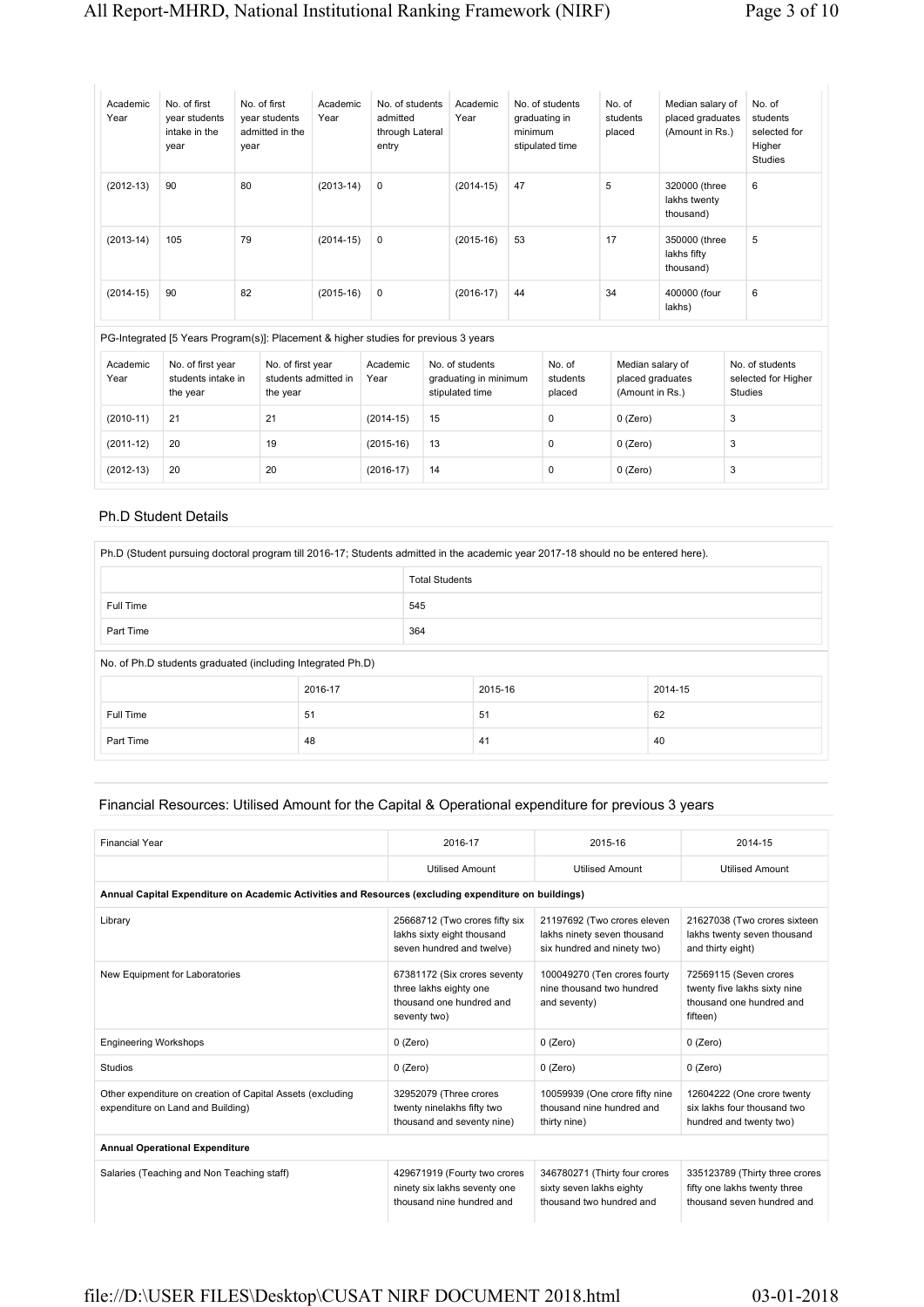| <b>Financial Year</b>                                                                                                                               | 2016-17                                                                                  | 2015-16                                                                                  | 2014-15                                                                                         |
|-----------------------------------------------------------------------------------------------------------------------------------------------------|------------------------------------------------------------------------------------------|------------------------------------------------------------------------------------------|-------------------------------------------------------------------------------------------------|
|                                                                                                                                                     | <b>Utilised Amount</b>                                                                   | <b>Utilised Amount</b>                                                                   | <b>Utilised Amount</b>                                                                          |
|                                                                                                                                                     | nineteen)                                                                                | seventy one)                                                                             | eighty nine)                                                                                    |
| Maintenance of Academic Infrastructure or consumables, other<br>running expenditures etc. (excluding maintenance of hostels and<br>allied services) | 41192226 (Four crores eleven<br>lakhs ninety two thousand two<br>hundred and twenty six) | 18021532 (One crores eighty<br>lakhs twenty one thousand five<br>hundred and thirty two) | 13941863 (One crores thirty<br>nine lakhs fourty one thousand<br>eight hundred and sixty three) |
| Seminars/Conferences/Workshops                                                                                                                      | 9478244 (Ninety four lakhs<br>seventy eight thousand two<br>hundred and fourty four)     | 8264821 (Eighty two lakhs<br>sixty four thousand eight<br>hundred and twenty one)        | 9238306 (Ninety two lakhs<br>thirty eight thousand three<br>hundred and six)                    |

### Earning From Patents(IPR)

| <b>Financial Year</b>                   | 2016-17                         | 2015-16   | 2014-15 |
|-----------------------------------------|---------------------------------|-----------|---------|
| Earning From Patents (Amount in Rupees) | 2150000                         | 200000    | υ       |
| Enter Amount in Words                   | Twenty one lakhs fifty thousand | Two lakhs | Zero    |

#### Sponsored Research Details

| <b>Financial Year</b>                              | 2016-17                                                                           | 2015-16                                                             | 2014-15                                                                  |
|----------------------------------------------------|-----------------------------------------------------------------------------------|---------------------------------------------------------------------|--------------------------------------------------------------------------|
| Total no. of Sponsored<br>Projects                 | 122                                                                               | 94                                                                  | 87                                                                       |
| Total no. of Funding<br>Agencies                   | 19                                                                                | 18                                                                  | 18                                                                       |
| <b>Total Amount Received</b><br>(Amount in Rupees) | 232602796                                                                         | 20123290                                                            | 28361910                                                                 |
| Amount Received in Words                           | Twenty three crores twenty six lakhs two<br>thousand seven hundred and ninety six | Two crores one lakh twenty three<br>thousand two hundred and ninety | Two crores eighty three lakhs sixty one<br>thousand nine hundred and ten |

#### Consultancy Project Details

| <b>Financial Year</b>                       | 2016-17                                                          | 2015-16                            | 2014-15                     |
|---------------------------------------------|------------------------------------------------------------------|------------------------------------|-----------------------------|
| Total no. of Consultancy Projects           | 293                                                              | 38                                 | 6                           |
| Total no. of Client Organizations           | 286                                                              | 30                                 | 6                           |
| Total Amount Received (Amount in<br>Rupees) | 8407175                                                          | 1048000                            | 130000                      |
| Amount Received in Words                    | Eighty Four Lakhs Seven Thousand One Hundred and Seventy<br>Five | Ten lakhs fourty eight<br>thousand | One lakh thirty<br>thousand |

#### Executive Development Programs (Minimum one year duration)

| <b>Financial Year</b>                       | 2016-17                                                       | 2015-16 | 2014-15 |
|---------------------------------------------|---------------------------------------------------------------|---------|---------|
| Total no. of Executive Development Programs | ົ                                                             | 0       | 0       |
| Total no. of Participants                   | 17                                                            | 0       | 0       |
| Total Annual Earnings (Amount in Rupees)    | 538228                                                        | 0       | 0       |
| Total Annual Earnings in Words              | Five lakhs thirty eight thousand two hundred and twenty eight | Zero    | Zero    |

## PCS Facilties: Facilities of physically challenged students

| 1. Do your institution buildings have Lifts/Ramps?                                                                               | Yes, in all the buildings |  |
|----------------------------------------------------------------------------------------------------------------------------------|---------------------------|--|
| 2. Do your institution have provision for walking aids, includingwheelchairs and transportation from one building to another for | Yes, in some of the       |  |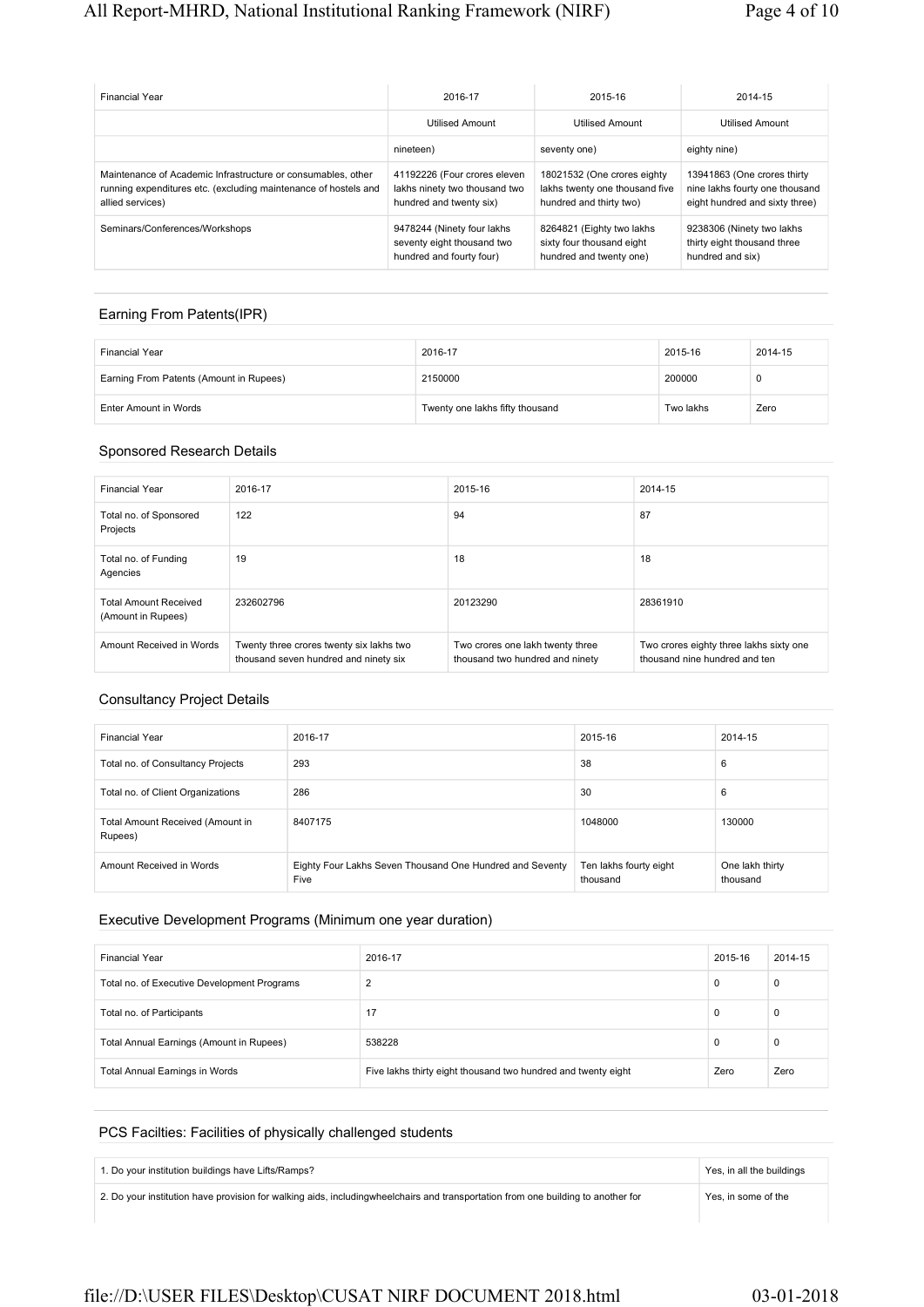# All Report-MHRD, National Institutional Ranking Framework (NIRF) Page 5 of 10

| handicapped students?                                                                      | buildings                 |  |
|--------------------------------------------------------------------------------------------|---------------------------|--|
| 3. Do your institution buildings have specially designed toilets for handicapped students? | Yes, in all the buildings |  |

# Faculty Details

| Smo | Name                             | Age | Designation            | Gender | Qualification | Experience<br>(In Months) | ls<br>Associated<br>Last Year | Currently<br>working with<br>institution? | Joining<br>Date     | Leaving<br>Date          | Association<br>type |
|-----|----------------------------------|-----|------------------------|--------|---------------|---------------------------|-------------------------------|-------------------------------------------|---------------------|--------------------------|---------------------|
| 1   | Swapna P Antony                  | 35  | Assistant<br>Professor | Female | Ph.D          | 27                        | Yes                           | Yes                                       | $03 - 01 -$<br>2017 | ---                      | Regular             |
| 2   | A A Mohamed Hatha                | 52  | Professor              | Male   | Ph.D          | 294                       | Yes                           | Yes                                       | $30 - 08 -$<br>2006 | ---                      | Regular             |
| 3   | A S Jereesh                      | 32  | Assistant<br>Professor | Male   | Ph.D          | 37                        | Yes                           | Yes                                       | $10 - 01 -$<br>2015 | $\overline{a}$           | Regular             |
| 4   | Abhilash S                       | 38  | Assistant<br>Professor | Male   | Ph.D          | 24                        | Yes                           | Yes                                       | $31 - 03 -$<br>2016 | $\overline{a}$           | Regular             |
| 5   | Abitha K                         | 36  | Assistant<br>Professor | Female | <b>NET</b>    | 107                       | Yes                           | Yes                                       | 28-07-<br>2015      | ---                      | Regular             |
| 6   | Ajayakumar P                     | 43  | Assistant<br>Professor | Male   | Ph.D          | 32                        | Yes                           | Yes                                       | $12 - 02 -$<br>2015 | ---                      | Regular             |
| 7   | Ajith Vengalloor                 | 42  | Assistant<br>Professor | Male   | Ph.D          | 27                        | Yes                           | Yes                                       | 06-08-<br>2015      | ---                      | Regular             |
| 8   | Alungal Balchand<br>Narayananaik | 59  | Professor              | Male   | Ph.D          | 401                       | Yes                           | Yes                                       | $20 - 02 -$<br>1990 | ---                      | Regular             |
| 9   | Ambili A A                       | 32  | Assistant<br>Professor | Female | Ph.D          | 27                        | Yes                           | Yes                                       | $03 - 08 -$<br>2015 | ---                      | Regular             |
| 10  | Ammini Joseph                    | 60  | Professor              | Female | Ph.D          | 397                       | Yes                           | Yes                                       | $07-09-$<br>1984    | ---                      | Regular             |
| 11  | Anand M                          | 47  | Assistant<br>Professor | Male   | Ph.D          | 167                       | Yes                           | Yes                                       | $05 - 11 -$<br>2003 | ---                      | Regular             |
| 12  | Anantharaman M R                 | 60  | Professor              | Male   | Ph.D          | 370                       | Yes                           | Yes                                       | $21 - 10 -$<br>1988 | $\overline{a}$           | Regular             |
| 13  | Anantharao Sreekumar             | 54  | Associate<br>Professor | Male   | Ph.D          | 288                       | Yes                           | Yes                                       | $01 - 06 -$<br>1999 | $\overline{a}$           | Regular             |
| 14  | Aneesh V Pillai                  | 33  | Assistant<br>Professor | Male   | Ph.D          | 37                        | Yes                           | Yes                                       | $30 - 08 -$<br>2014 | ---                      | Regular             |
| 15  | Aneykutty Joseph                 | 56  | Professor              | Female | Ph.D          | 319                       | Yes                           | Yes                                       | 25-09-<br>2006      | ---                      | Regular             |
| 16  | Arathi Ashok                     | 31  | Assistant<br>Professor | Female | <b>LLM</b>    | 38                        | Yes                           | Yes                                       | 29-08-<br>2014      | ---                      | Regular             |
| 17  | ARUN A<br>BALAKRISHNAN           | 29  | Assistant<br>Professor | Male   | M.Tech        | 25                        | Yes                           | Yes                                       | $31 - 07 -$<br>2015 | ---                      | Regular             |
| 18  | Asha Gopalakrishnan              | 50  | Professor              | Female | Ph.D          | 264                       | Yes                           | Yes                                       | $06 - 04 -$<br>2001 | ---                      | Regular             |
| 19  | <b>BABUC</b>                     | 58  | Professor              | Male   | Ph.D          | 324                       | Yes                           | Yes                                       | $11 - 10 -$<br>1999 | ---                      | Regular             |
| 20  | <b>BABY CHAKRAPANI</b>           | 54  | Associate<br>Professor | Male   | Ph.D          | 325                       | Yes                           | Yes                                       | $02 - 07 -$<br>1990 | ---                      | Regular             |
| 21  | Baiju K R                        | 40  | Assistant<br>Professor | Male   | Ph.D          | 112                       | Yes                           | Yes                                       | 23-06-<br>2008      | ---                      | Regular             |
| 22  | Balakrishna N                    | 54  | Professor              | Male   | Ph.D          | 312                       | Yes                           | Yes                                       | $18 - 04 -$<br>1992 | $\hspace{0.05cm} \ldots$ | Regular             |
| 23  | Balakrishnan Kannan              | 57  | Associate<br>Professor | Female | Ph.D          | 300                       | Yes                           | Yes                                       | $15 - 02 -$<br>1999 | ---                      | Regular             |
|     |                                  |     |                        |        |               |                           |                               |                                           |                     |                          |                     |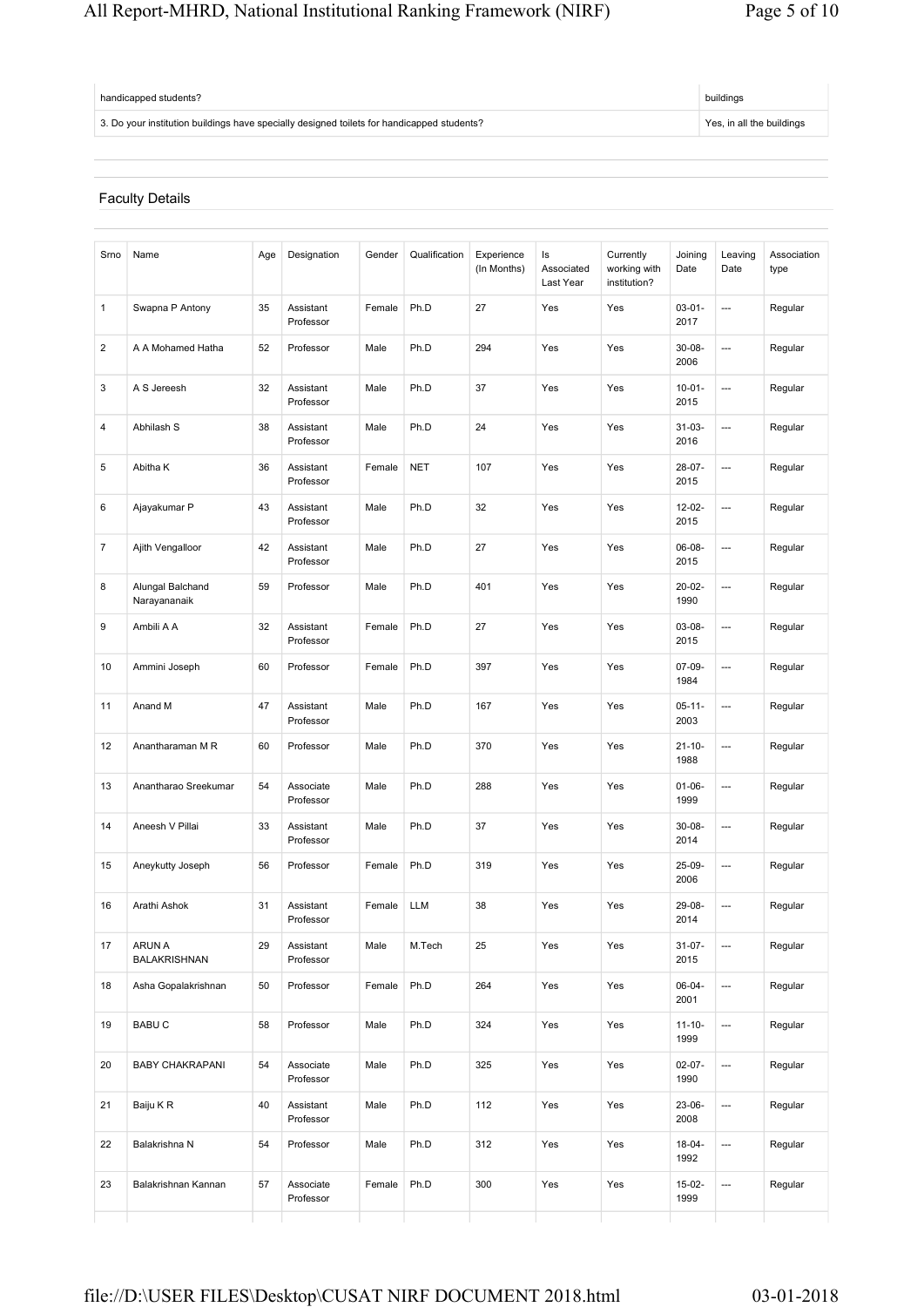| 24 | Bhasi M                         | 53 | Professor              | Male   | Ph.D        | 324 | Yes | Yes | $16 - 06 -$<br>1999 | $\overline{a}$           | Regular |
|----|---------------------------------|----|------------------------|--------|-------------|-----|-----|-----|---------------------|--------------------------|---------|
| 25 | <b>Bijoy Antony Jose</b>        | 34 | Assistant<br>Professor | Male   | Ph.D        | 92  | Yes | Yes | $08-10-$<br>2015    | ---                      | Regular |
| 26 | Binu Mole K                     | 43 | Assistant<br>Professor | Female | Ph.D        | 38  | Yes | Yes | $30 - 08 -$<br>2014 | $\overline{\phantom{a}}$ | Regular |
| 27 | Brinda Bala Sreenivasan         | 45 | Assistant<br>Professor | Female | <b>SLET</b> | 211 | Yes | Yes | 07-03-<br>2000      | ---                      | Regular |
| 28 | Chandroth Karuvandy<br>Aanandan | 61 | Professor              | Male   | Ph.D        | 327 | Yes | Yes | $08 - 09 -$<br>1990 | ---                      | Regular |
| 29 | Chenicherry House<br>Sujatha    | 57 | Associate<br>Professor | Female | Ph.D        | 235 | Yes | Yes | $16-03-$<br>2001    | ---                      | Regular |
| 30 | Damodaran Rajasenan             | 60 | Professor              | Male   | Ph.D        | 384 | Yes | Yes | $13 - 03 -$<br>1983 | ---                      | Regular |
| 31 | G Santhosh Kumar                | 45 | Assistant<br>Professor | Male   | Ph.D        | 192 | Yes | Yes | $19-03-$<br>2001    | ---                      | Regular |
| 32 | Gandangadharan<br>Nambiar C     | 60 | Professor              | Male   | Ph.D        | 306 | Yes | Yes | $15 - 04 -$<br>1992 | ---                      | Regular |
| 33 | Harigovind P C                  | 33 | Assistant<br>Professor | Male   | <b>LLM</b>  | 38  | Yes | Yes | $26 - 08 -$<br>2014 | ---                      | Regular |
| 34 | Harikrishnan Mahadevan          | 50 | Associate<br>Professor | Male   | Ph.D        | 274 | Yes | Yes | 26-09-<br>2007      | $\overline{\phantom{a}}$ | Regular |
| 35 | Honey John                      | 46 | Professor              | Female | Ph.D        | 240 | Yes | Yes | $01 - 08 -$<br>2015 | $\overline{\phantom{a}}$ | Regular |
| 36 | Idicula Sumam Mary              | 56 | Professor              | Female | Ph.D        | 336 | Yes | Yes | $23 - 11 -$<br>1987 | ---                      | Regular |
| 37 | Ignatius Kunjumon               | 58 | Assistant<br>Professor | Male   | Ph.D        | 300 | Yes | Yes | $13 - 04 -$<br>1992 | ---                      | Regular |
| 38 | Induraj V R                     | 37 | Assistant<br>Professor | Male   | <b>LLM</b>  | 38  | Yes | Yes | 27-08-<br>2014      | ---                      | Regular |
| 39 | <b>JAGATHY RAJ V P</b>          | 53 | Professor              | Male   | Ph.D        | 186 | Yes | Yes | $26 - 04 -$<br>2001 | ---                      | Regular |
| 40 | James K C                       | 51 | Professor              | Male   | Ph.D        | 324 | Yes | Yes | $30 - 03 -$<br>2001 | ---                      | Regular |
| 41 | James Kurian                    | 57 | Professor              | Male   | Ph.D        | 288 | Yes | Yes | 15-09-<br>1992      | $\cdots$                 | Regular |
| 42 | James Manalel                   | 60 | Professor              | Male   | Ph.D        | 420 | Yes | Yes | $10 - 01 -$<br>1985 | ---                      | Regular |
| 43 | Jayalatha Gopalakrishnan<br>G   | 42 | Assistant<br>Professor | Female | Ph.D        | 180 | Yes | Yes | $14 - 07 -$<br>2004 | ---                      | Regular |
| 44 | Jayaraj M K                     | 55 | Professor              | Male   | Ph.D        | 361 | Yes | Yes | 07-08-<br>1992      | $\hspace{1.5cm} \cdots$  | Regular |
| 45 | Jean Vinitha Peter              | 44 | Assistant<br>Professor | Female | LLM         | 38  | Yes | Yes | $01 - 09 -$<br>2014 | ---                      | Regular |
| 46 | Jinu Jacob George               | 38 | Assistant<br>Professor | Male   | Ph.D        | 26  | Yes | Yes | 07-08-<br>2015      | $\hspace{0.05cm} \cdots$ | Regular |
| 47 | Johny Issac                     | 55 | Assistant<br>Professor | Male   | Ph.D        | 300 | Yes | Yes | $21 - 04 -$<br>1999 | ---                      | Regular |
| 48 | Judy M V                        | 39 | Associate<br>Professor | Female | Ph.D        | 60  | Yes | Yes | $21 - 12 -$<br>2016 | $\hspace{0.05cm} \cdots$ | Regular |
| 49 | Junaid Bushiri M                | 49 | Professor              | Male   | Ph.D        | 133 | Yes | Yes | 29-09-<br>2006      | ---                      | Regular |
| 50 | Jyothis V                       | 33 | Assistant<br>Professor | Male   | M.Tech      | 19  | Yes | Yes | $09-12-$<br>2015    | ---                      | Regular |
| 51 | Kailasnath Madanan              | 44 | Assistant<br>Professor | Male   | Ph.D        | 192 | Yes | Yes | 26-03-<br>2001      | $\hspace{0.05cm} \ldots$ | Regular |
|    |                                 |    |                        |        |             |     |     |     |                     |                          |         |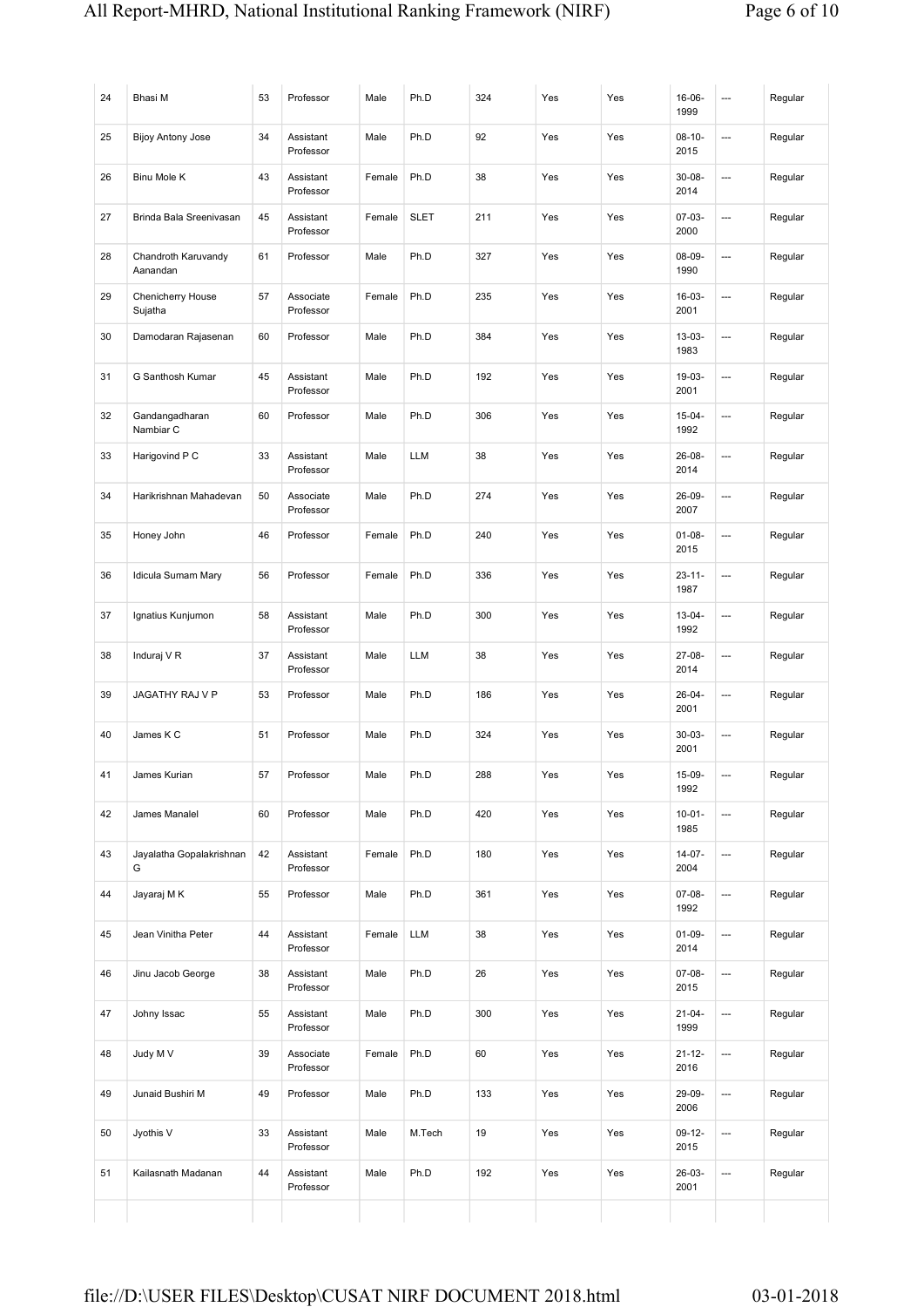| 52 | Kalarickal Aneesh<br>Narayanan                          | 35 | Assistant<br>Professor | Male   | Ph.D       | 85  | Yes | Yes | 29-09-<br>2015      | ---            | Regular |
|----|---------------------------------------------------------|----|------------------------|--------|------------|-----|-----|-----|---------------------|----------------|---------|
| 53 | Kalavampara Pramod<br>Vijayaraghavan                    | 59 | Associate<br>Professor | Male   | Ph.D       | 348 | Yes | Yes | $20 - 01 -$<br>1999 | $\overline{a}$ | Regular |
| 54 | Kiran Kumar V B                                         | 33 | Assistant<br>Professor | Male   | Ph.D       | 27  | Yes | Yes | $24 - 07 -$<br>2015 | ---            | Regular |
| 55 | Krishnan Ajitha                                         | 53 | Associate<br>Professor | Female | Ph.D       | 276 | Yes | Yes | $07 - 01 -$<br>2006 | ---            | Regular |
| 56 | Krishnapillai Girish Kumar                              | 55 | Professor              | Male   | Ph.D       | 336 | Yes | Yes | $04 - 11 -$<br>1999 | ---            | Regular |
| 57 | Krishnapillai Sreekumar                                 | 55 | Professor              | Male   | Ph.D       | 336 | Yes | Yes | $11 - 06 -$<br>1999 | ---            | Regular |
| 58 | Kunhangadan Girish<br>Kumar Kunhikkannan                | 35 | Assistant<br>Professor | Male   | Ph.D       | 57  | Yes | Yes | 29-09-<br>2015      | ---            | Regular |
| 59 | Kuttan Saji Parolil                                     | 46 | Assistant<br>Professor | Male   | <b>NET</b> | 203 | Yes | Yes | $31 - 10 -$<br>2000 | ---            | Regular |
| 60 | Lekshmy P R                                             | 29 | Assistant<br>Professor | Female | Ph.D       | 24  | Yes | Yes | $24 - 02 -$<br>2016 | $\overline{a}$ | Regular |
| 61 | Madhu V                                                 | 49 | Assistant<br>Professor | Male   | Ph.D       | 132 | Yes | Yes | $05-10-$<br>2006    | ---            | Regular |
| 62 | Madhusoodanan K N                                       | 56 | Associate<br>Professor | Male   | Ph.D       | 276 | Yes | Yes | $01 - 07 -$<br>1995 | $\overline{a}$ | Regular |
| 63 | <b>MALATHY S</b>                                        | 41 | Assistant<br>Professor | Female | M.Tech     | 180 | Yes | Yes | $28 - 04 -$<br>2003 | ---            | Regular |
| 64 | Maliekal<br>Ramakrishnapanicker<br>Prathapachandrakurup | 60 | Professor              | Male   | Ph.D       | 444 | Yes | Yes | $22 - 04 -$<br>1992 | ---            | Regular |
| 65 | Manoj P K                                               | 47 | Assistant<br>Professor | Male   | Ph.D       | 279 | Yes | Yes | $03 - 01 -$<br>2004 | ---            | Regular |
| 66 | Manoj Edward                                            | 48 | Assistant<br>Professor | Male   | Ph.D       | 228 | Yes | Yes | $21 - 08 -$<br>2001 | ---            | Regular |
| 67 | Manoj Narayanapillai                                    | 46 | Associate<br>Professor | Male   | Ph.D       | 180 | Yes | Yes | $10 - 03 -$<br>2000 | ---            | Regular |
| 68 | Manoj Thomas Issac                                      | 40 | Assistant<br>Professor | Male   | Ph.D       | 117 | Yes | Yes | 19-08-<br>2016      | ---            | Regular |
| 69 | Manu Vaishakh                                           | 33 | Assistant<br>Professor | Male   | Ph.D       | 36  | Yes | Yes | 23-02-<br>2016      | ---            | Regular |
| 70 | Mariamma Chacko                                         | 56 | Associate<br>Professor | Female | Ph.D       | 324 | Yes | Yes | 08-07-<br>1990      | ---            | Regular |
| 71 | Mathiazhagan A                                          | 55 | Associate<br>Professor | Male   | Ph.D       | 258 | Yes | Yes | 22-09-<br>1994      | ---            | Regular |
| 72 | Mavoothu D                                              | 49 | Associate<br>Professor | Male   | Ph.D       | 288 | Yes | Yes | $11 - 03 -$<br>1993 | ---            | Regular |
| 73 | Meena Raj Kumar                                         | 28 | Assistant<br>Professor | Male   | Ph.D       | 37  | Yes | Yes | 29-09-<br>2015      | ---            | Regular |
| 74 | Mini Sekharan                                           | 44 | Assistant<br>Professor | Female | Ph.D       | 134 | Yes | Yes | 29-08-<br>2006      | ---            | Regular |
| 75 | MITHUN HARIDAS T P                                      | 29 | Assistant<br>Professor | Male   | M.Tech     | 23  | Yes | Yes | $30 - 09 -$<br>2015 | ---            | Regular |
| 76 | Mohammed Aslam M K                                      | 60 | Assistant<br>Professor | Male   | Ph.D       | 272 | Yes | Yes | $11 - 02 -$<br>1995 | ---            | Regular |
| 77 | Molly P Koshy                                           | 59 | Professor              | Female | Ph.D       | 324 | Yes | Yes | 26-02-<br>1990      | ---            | Regular |
| 78 | Muhammed Rishad K P                                     | 31 | Assistant<br>Professor | Male   | <b>NET</b> | 12  | Yes | Yes | 24-02-<br>2016      | ---            | Regular |
| 79 | Mujeeb A                                                | 46 | Professor              | Male   | Ph.D       | 276 | Yes | Yes | $03-07-$<br>2003    | ---            | Regular |
|    |                                                         |    |                        |        |            |     |     |     |                     |                |         |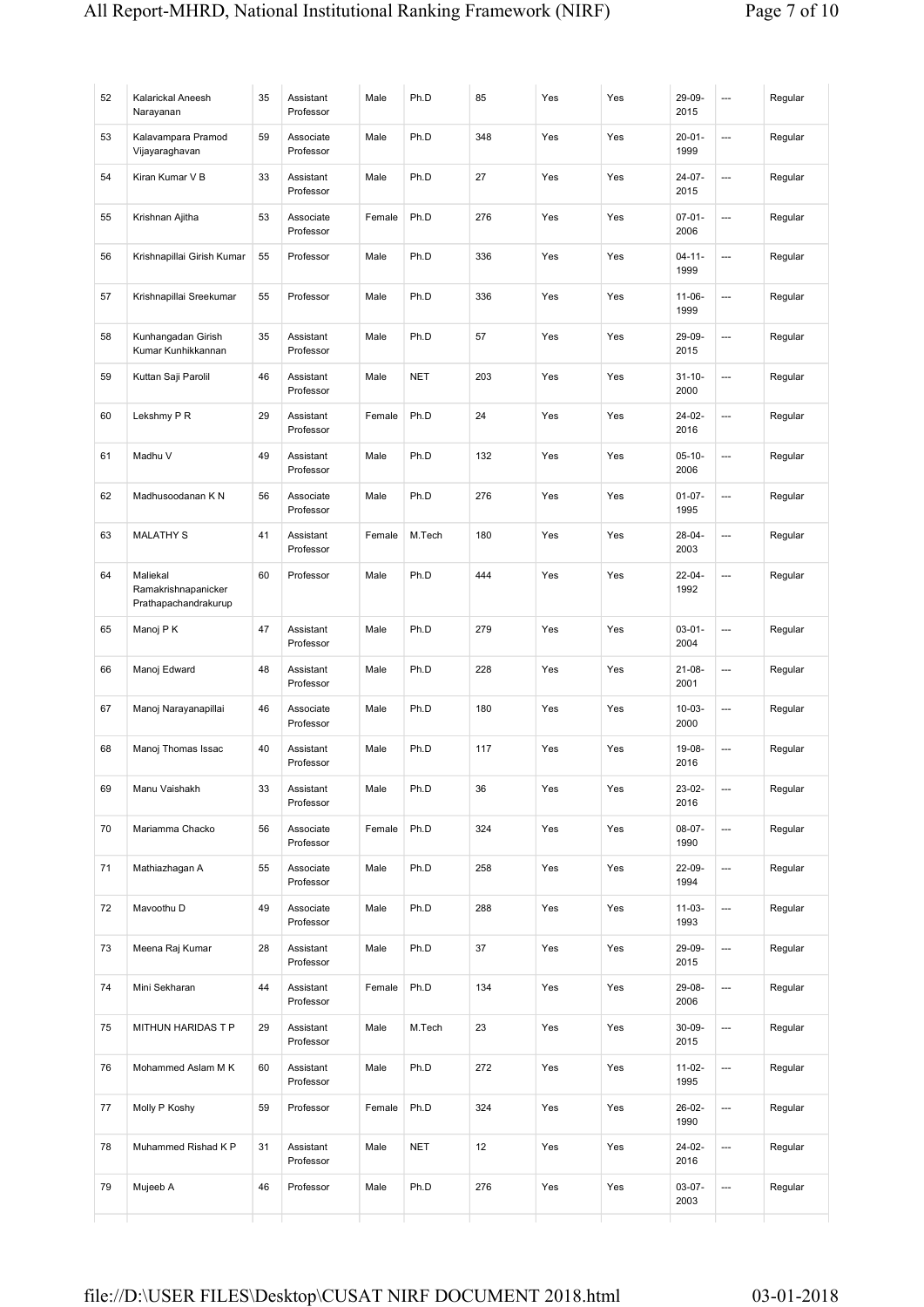| 80  | MURALEEDHARAN K B                            | 54 | Assistant<br>Professor                                 | Male   | M.Tech     | 288 | Yes | Yes | $13 - 04 -$<br>1992 | ---                      | Regular |
|-----|----------------------------------------------|----|--------------------------------------------------------|--------|------------|-----|-----|-----|---------------------|--------------------------|---------|
| 81  | N R Nisha                                    | 44 | Assistant<br>Professor                                 | Female | Ph.D       | 32  | Yes | Yes | $27 - 02 -$<br>2015 | ---                      | Regular |
| 82  | N S Gopalakrishnan                           | 60 | Dean /<br>Principal /<br>Director / Vice<br>Chancellor | Male   | Ph.D       | 250 | Yes | Yes | $01 - 10 -$<br>1997 | ---                      | Regular |
| 83  | Nambisan Padma                               | 53 | Professor                                              | Female | Ph.D       | 274 | Yes | Yes | $10 - 04 -$<br>1992 | ---                      | Regular |
| 84  | Nandakumar C G                               | 56 | Associate<br>Professor                                 | Male   | Ph.D       | 310 | Yes | Yes | 24-04-<br>1992      | ---                      | Regular |
| 85  | Naveen S                                     | 36 | Assistant<br>Professor                                 | Male   | <b>LLM</b> | 37  | Yes | Yes | $10 - 12 -$<br>2014 | <u></u>                  | Regular |
| 86  | Nemat Sheereen S                             | 43 | Assistant<br>Professor                                 | Female | Ph.D       | 38  | Yes | Yes | 26-09-<br>2014      | $\cdots$                 | Regular |
| 87  | Noufal A                                     | 34 | Assistant<br>Professor                                 | Male   | Ph.D       | 27  | Yes | Yes | 19-08-<br>2015      | $\overline{\phantom{a}}$ | Regular |
| 88  | P G Romeo                                    | 56 | Professor                                              | Male   | Ph.D       | 80  | Yes | Yes | $05-02-$<br>2011    | $\hspace{0.05cm} \ldots$ | Regular |
| 89  | P S Seema                                    | 45 | Assistant<br>Professor                                 | Female | Ph.D       | 214 | Yes | Yes | $01 - 07 -$<br>2000 | ---                      | Regular |
| 90  | Padmakumar K B                               | 42 | Assistant<br>Professor                                 | Male   | Ph.D       | 11  | Yes | Yes | $21 - 12 -$<br>2016 | $\overline{\phantom{a}}$ | Regular |
| 91  | Peruparambil<br>Achuthannair<br>Unnikrishnan | 58 | Assistant<br>Professor                                 | Male   | Ph.D       | 384 | Yes | Yes | $17-03-$<br>2001    | ---                      | Regular |
| 92  | Pichan Arunachalam                           | 54 | Professor                                              | Male   | Ph.D       | 336 | Yes | Yes | $15-02-$<br>1989    | ---                      | Regular |
| 93  | Pradeep B                                    | 60 | Professor                                              | Male   | Ph.D       | 336 | Yes | Yes | $04 - 03 -$<br>1988 | ---                      | Regular |
| 94  | Pramod Gopinath                              | 45 | Professor                                              | Male   | Ph.D       | 180 | Yes | Yes | 04-03-<br>2016      | <u></u>                  | Regular |
| 95  | Prasanth Raghavan                            | 41 | Associate<br>Professor                                 | Male   | Ph.D       | 123 | Yes | Yes | $10 - 08 -$<br>2015 | $\cdots$                 | Regular |
| 96  | Preetha <sub>S</sub>                         | 36 | Assistant<br>Professor                                 | Female | Ph.D       | 38  | Yes | Yes | 28-08-<br>2014      |                          | Regular |
| 97  | Priya Rose T                                 | 32 | Assistant<br>Professor                                 | Female | Ph.D       | 48  | Yes | Yes | 02-03-<br>2016      | ---                      | Regular |
| 98  | Priyaja P                                    | 42 | Assistant<br>Professor                                 | Female | Ph.D       | 11  | Yes | Yes | $21 - 12 -$<br>2016 | ---                      | Regular |
| 99  | Puzhavoorparambil<br>Velayudhan Mohanan      | 54 | Assistant<br>Professor                                 | Male   | Ph.D       | 308 | Yes | Yes | $06-02-$<br>1989    | ---                      | Regular |
| 100 | Pyarilal SK                                  | 60 | Associate<br>Professor                                 | Male   | Ph.D       | 354 | Yes | Yes | 04-08-<br>1991      | ---                      | Regular |
| 101 | Rajathy Sivalingam                           | 55 | Associate<br>Professor                                 | Female | Ph.D       | 310 | Yes | Yes | $24 - 04 -$<br>1992 | $\overline{a}$           | Regular |
| 102 | Rajeev kumar                                 | 61 | Associate<br>Professor                                 | Male   | Ph.D       | 336 | Yes | Yes | $21 - 04 -$<br>1999 | ---                      | Regular |
| 103 | Rajesh G                                     | 46 | Assistant<br>Professor                                 | Male   | Ph.D       | 228 | Yes | Yes | 05-08-<br>2015      | $\overline{a}$           | Regular |
| 104 | RAJESH P NAIR                                | 36 | Assistant<br>Professor                                 | Male   | M.Tech     | 25  | Yes | Yes | 27-07-<br>2015      | $\hspace{0.05cm} \ldots$ | Regular |
| 105 | Rajitha Kumar S                              | 53 | Associate<br>Professor                                 | Male   | Ph.D       | 228 | Yes | Yes | 28-03-<br>2001      | ---                      | Regular |
| 106 | Raman Sasidharan                             | 56 | Professor                                              | Male   | Ph.D       | 343 | Yes | Yes | $01-07-$<br>2000    | ---                      | Regular |
|     |                                              |    |                                                        |        |            |     |     |     |                     |                          |         |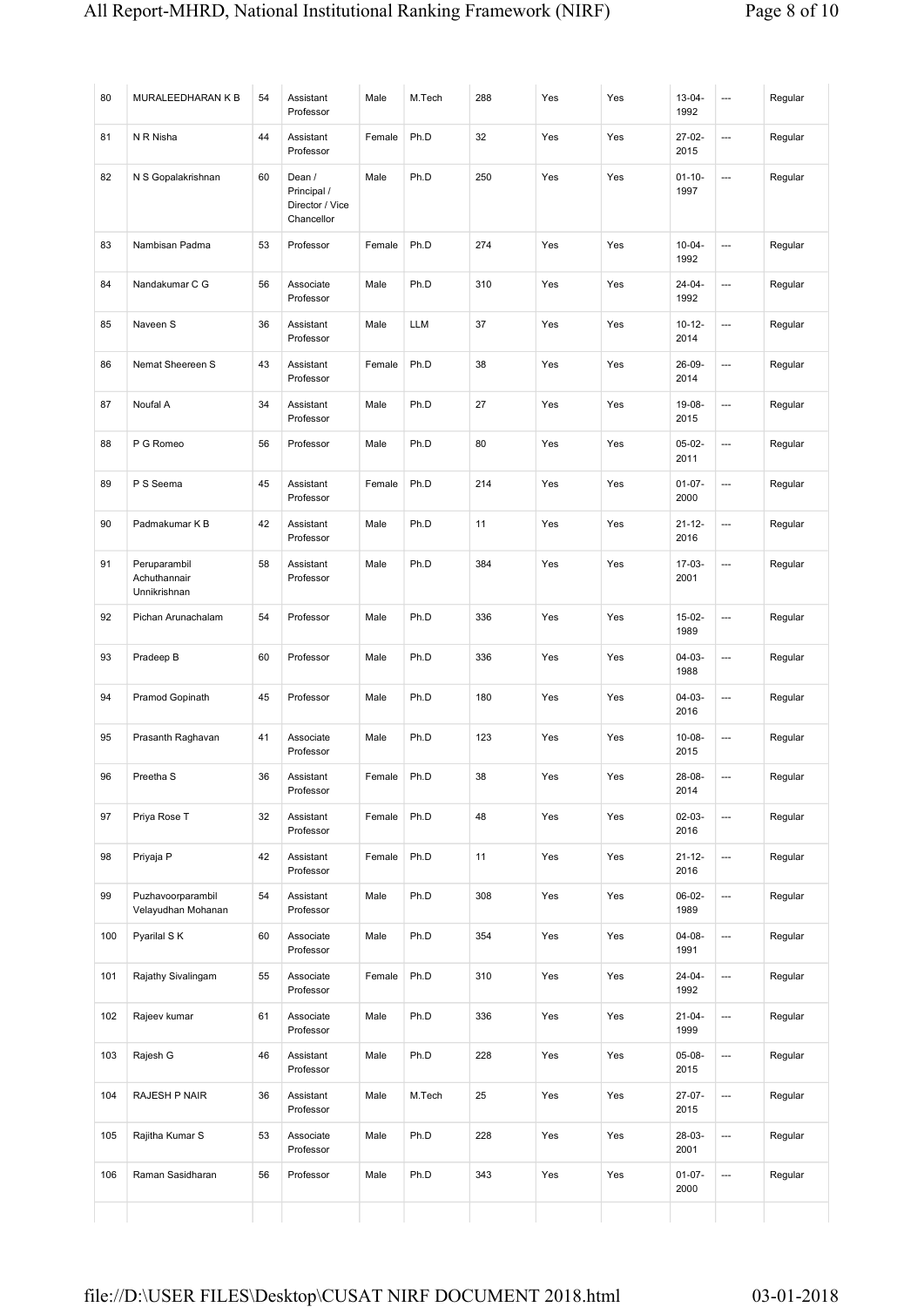| 107 | RATHEESH P M                   | 39 | Assistant<br>Professor | Male   | M.Tech     | 168 | Yes | Yes | $02-09-$<br>2015    | ---                      | Regular |
|-----|--------------------------------|----|------------------------|--------|------------|-----|-----|-----|---------------------|--------------------------|---------|
| 108 | Raveendran Sajeev              | 53 | Associate<br>Professor | Male   | Ph.D       | 273 | Yes | Yes | $20 - 03 -$<br>2001 | ---                      | Regular |
| 109 | Ravisankar M                   | 59 | Associate<br>Professor | Male   | Ph.D       | 251 | Yes | Yes | $24 - 11 -$<br>1986 | ---                      | Regular |
| 110 | Roby Kambisseri<br>Karunakaran | 57 | Associate<br>Professor | Male   | Ph.D       | 375 | Yes | Yes | $08 - 01 -$<br>1984 | ---                      | Regular |
| 111 | Rosamma Philip                 | 58 | Associate<br>Professor | Female | Ph.D       | 336 | Yes | Yes | $01 - 03 -$<br>1989 | ---                      | Regular |
| 112 | ROY V PAUL                     | 54 | Lecturer               | Male   | M.Tech     | 223 | Yes | Yes | $06 - 01 -$<br>1999 | ---                      | Regular |
| 113 | Sabu M K                       | 50 | Associate<br>Professor | Male   | Ph.D       | 84  | Yes | Yes | $23 - 12 -$<br>2016 | $\overline{\phantom{a}}$ | Regular |
| 114 | SABU <sub>S</sub>              | 36 | Assistant<br>Professor | Male   | Ph.D       | 25  | Yes | Yes | 09-07-<br>2015      | ---                      | Regular |
| 115 | Sabura Begum                   | 49 | Associate<br>Professor | Female | Ph.D       | 276 | Yes | Yes | $26 - 04 -$<br>2001 | ---                      | Regular |
| 116 | Sailaja G S                    | 42 | Associate<br>Professor | Female | Ph.D       | 40  | Yes | Yes | $31 - 07 -$<br>2015 | $\cdots$                 | Regular |
| 117 | Sajan K                        | 59 | Professor              | Male   | Ph.D       | 279 | Yes | Yes | $09-07-$<br>1984    | ---                      | Regular |
| 118 | SAJEEVAN T P                   | 41 | Assistant<br>Professor | Male   | Ph.D       | 108 | Yes | Yes | $23-07-$<br>2010    | ---                      | Regular |
| 119 | Saji K J                       | 37 | Assistant<br>Professor | Male   | Ph.D       | 96  | Yes | Yes | $05-03-$<br>2016    | ---                      | Regular |
| 120 | Sam Thomas                     | 47 | Assistant<br>Professor | Male   | Ph.D       | 288 | Yes | Yes | 29-04-<br>1999      | ---                      | Regular |
| 121 | Sangeetha K Prathap            | 42 | Assistant<br>Professor | Female | Ph.D       | 48  | Yes | Yes | $22 - 02 -$<br>2016 | ---                      | Regular |
| 122 | Sankaran Jayalakshmi           | 60 | Professor              | Female | Ph.D       | 336 | Yes | Yes | $15 - 10 -$<br>1988 | ---                      | Regular |
| 123 | Sankaran P G                   | 52 | Professor              | Male   | Ph.D       | 264 | Yes | Yes | 26-09-<br>1997      | $\hspace{0.05cm} \ldots$ | Regular |
| 124 | Santhosh K R                   | 60 | Associate<br>Professor | Male   | Ph.D       | 348 | Yes | Yes | 22-02-<br>1990      |                          | Regular |
| 125 | Santhosh Kumar S               | 48 | Professor              | Male   | Ph.D       | 84  | Yes | Yes | $11-01-$<br>2017    | ---                      | Regular |
| 126 | Sarita Ganapathy Bhat          | 50 | Professor              | Female | Ph.D       | 216 | Yes | Yes | $06 - 01 -$<br>1999 | ---                      | Regular |
| 127 | Satheesan K                    | 44 | Associate<br>Professor | Male   | Ph.D       | 24  | Yes | Yes | 05-03-<br>2016      | ---                      | Regular |
| 128 | Sheenu Thomas                  | 48 | Assistant<br>Professor | Female | Ph.D       | 192 | Yes | Yes | 26-03-<br>2001      | ---                      | Regular |
| 129 | SHIBU A V                      | 47 | Assistant<br>Professor | Male   | Ph.D       | 24  | Yes | Yes | 07-08-<br>2015      | ---                      | Regular |
| 130 | Sivaprasad K                   | 51 | Associate<br>Professor | Male   | Ph.D       | 342 | Yes | Yes | 27-06-<br>1986      | ---                      | Regular |
| 131 | Sivasankaran Bijoy<br>Nandan   | 53 | Associate<br>Professor | Male   | Ph.D       | 300 | Yes | Yes | 11-09-<br>2006      | ---                      | Regular |
| 132 | Sreedharan Prathapan           | 59 | Associate<br>Professor | Male   | Ph.D       | 336 | Yes | Yes | $16 - 04 -$<br>1994 | ---                      | Regular |
| 133 | Sreejesh S                     | 33 | Assistant<br>Professor | Male   | Ph.D       | 42  | Yes | Yes | $09-12-$<br>2015    | ---                      | Regular |
| 134 | Sreejith S                     | 32 | Assistant<br>Professor | Male   | <b>MBA</b> | 38  | Yes | Yes | 04-09-<br>2014      | ---                      | Regular |
|     |                                |    |                        |        |            |     |     |     |                     |                          |         |